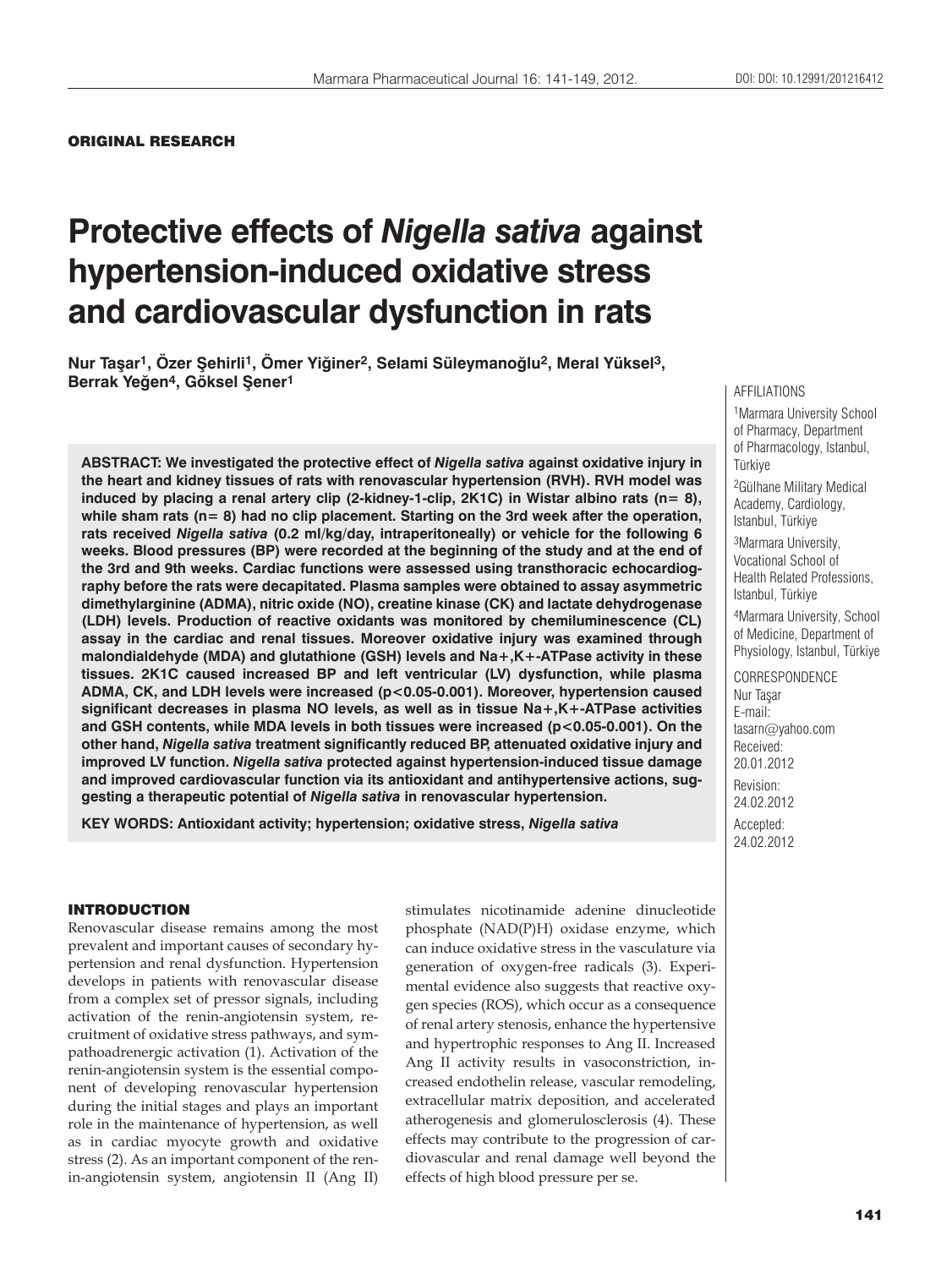It is well known that overproduction of ROS can lead to a damaging cycle of lipid peroxidation, depletion of natural antioxidants, perturbation of nitric oxide production, disruption of normal cellular metabolism and endothelial dysfunction (5). On the other hand, experimental blockade of the oxidative stress pathway with antioxidants in models of Goldblatt hypertension was shown to decrease renal injury and glomerulosclerosis, while renal hemodynamics was improved (6). Accordingly, free radical scavengers or antioxidants were proposed to be useful in hypertension-induced multi-organ damage. Recently, plant-based antioxidants used as dietary supplements were found to be effective for the management and prevention of hypertension and stress-related diseases due to their minimal side effects.

*Nigella sativa L*., commonly known as black seed, is a seed of capsulated plants, and belongs to the Ranunculacceae family. It is used in folk medicine as a natural remedy for a number of diseases and symptoms, such as asthma, hypertension, diabetes, inflammation, cough, bronchitis, headache, eczema, fever, dizziness and gastrointestinal disorders (7). Furthermore, thymoquinone (TQ), an active ingredient of the black seed oil from the plant *Nigella sativa*, has been shown to possess potent antioxidant properties (8). In our previous study we have demonstrated that *Nigella sativa* oil treatment reduced subarachnoid hemorrhage induced oxidative brain injury and associated neurological symptoms (9). Based on the above findings, in the present study we aimed to investigate the possible beneficial effects of *Nigella sativa* treatment on cardiovascular function and oxidative damage in rats with renovascular hypertension.

# MATERIALS AND METHODS

## *Animals*

All experimental protocols were approved by the Marmara University (MU) Animal Care and Use Committee. Male Wistar albino rats (200-250 g), supplied by the MU Animal Center (DEHAMER), were kept at a constant temperature  $(22 \pm 1^{\circ} \text{ C})$ with 12 h light and dark cycles and fed a standard rat chow.

## *Surgery and Experimental Design*

Two-kidney, one-clip (2K1C) has been studied as an Ang IIdependent model of renovascular hypertension with elevated circulating levels of Ang II and high Ang II concentration in the cortical tissue of the clipped and non-clipped kidneys (10). Clipping of the left renal artery and sham surgery were performed as previously described (10). Briefly, a silver clip (internal diameter 0.25 mm) was placed around the left renal artery (n=16) of the rats that were anesthetized with ketamine (100 mg/kg) and chlorpromazine (0.75 mg/kg) given intraperitoneally (ip). Half of the group with hypertension was treated with vehicle (corn oil, 1 ml/kg/day, ip), while the other half was treated with *Nigella sativa* oil (NS, at adose of 0.2 ml/kg/day completed with corn oil to 1 ml/kg) starting by the end of the 3rd week after the clip-placement surgery and continued for the remaining 6 weeks. The rationale for the selected dose of NS depends on our previous reports demonstrating its protective action in other oxidative injury models (9). In the sham-operated control group (n=8), animals had similar surgical procedures without clip-placement.

To obtain basal readings, systolic blood pressure recordings were obtained in all rats before the surgical procedures (clip placement or sham-operation), and these measurements were repeated at the end of the 3rd and 9th weeks after the surgery. All rats were decapitated following the 9<sup>th</sup>-week-measurements. Trunk blood was collected and immediately centrifuged at 3,000 *g* for 10 min to assay the plasma levels of lactate dehydrogenase (LDH), creatine kinase (CK), asymmetric dimethylarginine (ADMA), and nitric oxide (NO). Heart and kidney samples were taken for the determination of luminol and lucigenin chemiluminescence levels, malondialdehyde (MDA) and glutathione (GSH) levels and Na+,K+-ATPase activities.

## *Measurement of Blood Pressure*

Indirect blood pressure measurement was made by the tail cuff method (Biopac MP35 Systems, Inc.) before the surgery and at the end of 3rd and 9th weeks following surgery. Initially, the rats were placed for 10 min in a chamber heated to 35°C. Then the rats were placed in individual plastic restrainers and a cuff with a pneumatic pulse sensor was wrapped around their tails. Blood pressure recorded during each measurement period was averaged from at least three consecutive readings on that occasion obtained from each rat.

# *Echocardiography*

Echocardiographic imaging and calculations were done according to the guidelines published by the American Society of Echocardiography (11) using a 12 MHz linear transducer and 5-8 MHz sector transducer (Vivid 3, General Electric Medical Systems Ultrasound, Tirat Carmel, Israel). Under ketamine (50 mg/kg, i.p.) anesthesia, measurements were made from M-mode and two-dimensional images obtained in the parasternal long and short axes at the level of the papillary muscles after observation of at least 6 cardiac cycles. Interventricular septal thickness (IVS), left ventricular diameter (LVD) and left ventricular posterior wall thickness (LVPW) were measured during systole (s) and diastole (d). Ejection fraction (EF), fractional shortening (FS) and left ventricular mass (LVM) and relative wall thickness (RWT) were calculated from the M-mode images using the following formulas:  $% EF =$  $[(LVDd)^3 - (LVDs)^3/(LVDd)^3 \times 100]$ ; % FS=  $[LVDd-LVDs/$ LVDd X 100]; LVM= [1.04 x ((LVDd+LVPWd+IVSd)3 –  $(LVDd)^3$ ) x 0.8 + 0.14]; RWT = [2 x (LVPWd/LVDd)].

## *Plasma assays*

Plasma levels of LDH and CK were determined spectrophotometrically using an automated analyzer (Bayer Opera biochemical analyzer, Germany), while ADMA concentration in plasma was measured with a highly sensitive ELISA kit (Immunodiagnostic AG, Bensheim, Germany). The intensity of the color reaction, measured by reading the optical density at 450 nm with a microtiter plate reader, is known to be inversely proportional with the amount of ADMA in the sample. NO metabolites (nitrates and nitrites) were assayed in plasma by the colorimetric method of Griess after enzymatic conversion of nitrates to nitrites by nitrate reductase using a colorimetric assay kit (Cayman Chemical, AnnArbor, MI, USA).

#### *Measurement of tissue luminol and lucigenin chemiluminescence*

To assess the contribution of ROS in renovascular hypertensioninduced tissue damage, luminol and lucigenin chemiluminescences (CL) were measured as indicators of radical formation. Lucigenin (bis-N-methylacridiniumnitrate) and luminol (5-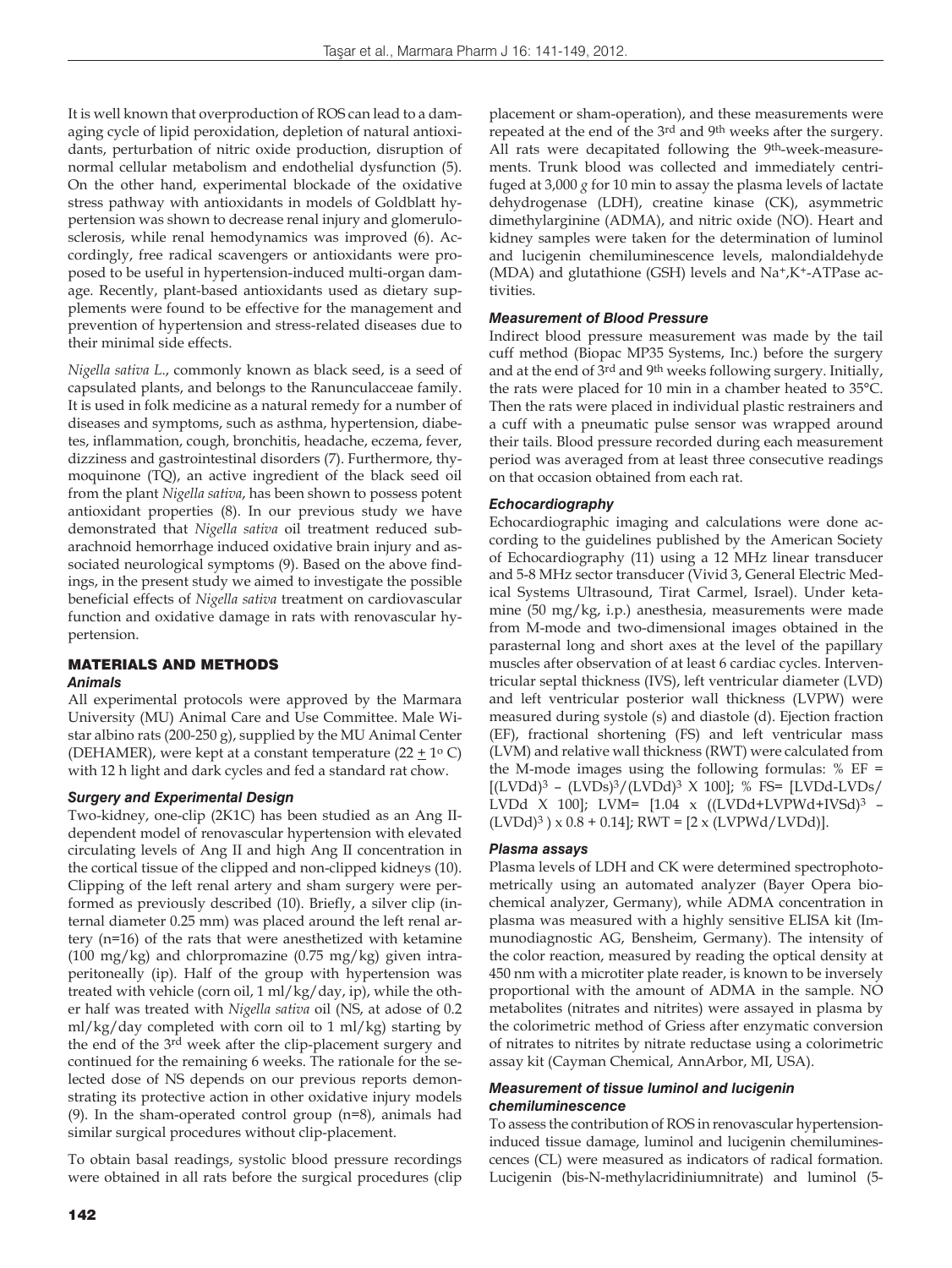



amino-2,3-dihydro-1,4-phthalazinedione) were obtained from Sigma (St Louis, MO). Measurements were made at room temperature using Junior LB 9509 luminometer (EG&G Berthold, Germany). Specimens were put into vials containing PBS-HEPES buffer (0.5 M PBS containing 20 mM HEPES, pH 7.2). ROS were quantitated after the addition of enhancers such as lucigenin or luminol for a final concentration of 0.2 mM. Luminol detects a group of reactive species, i.e. OH, H<sub>2</sub>O<sub>2</sub>, HOCl radicals and lucigenin is selective for  $O_2$  (12). Counts were obtained at 1 min intervals and the results were given as the area under curve (AUC) for a counting period of 5 minutes. Counts were corrected for wet tissue weight (rlu/mg tissue).

#### *Measurement of tissue malondialdehyde (MDA) and glutathione (GSH) levels*

Heart and kidney samples were homogenized with ice-cold 150 mM KCl for the determination of MDA and GSH levels. The MDA levels were assayed for products of lipid peroxidation by monitoring thiobarbituric acid reactive substance formation as described previously (13). Lipid peroxidation was expressed in terms of MDA equivalents using an extinction co-

FIGURE 1. Representative echocardiographic scannings of control group with normal M-mode view (A); vehicle-treated RVH group with increased interventricular septum and left ventricular posterior wall thickness (B); NS-treated RVH group demonstrating normal M-mode view as the control group without hypertrophy (C).

efficient of  $1.56 \times 10^5$  M<sup>-1</sup> cm<sup>-1</sup> and results are expressed as nmol MDA/g tissue. GSH measurements were performed using a modification of the Ellman procedure (14). Briefly, after centrifugation at 3000 rev/min for 10 min, 0.5 ml of supernatant was added to 2 ml of 0.3 mol/l  $\text{Na}_2\text{HPO}_4.2\text{H}_2\text{O}$  solution. A 0.2 ml solution of dithiobisnitrobenzoate (0.4 mg/ml 1% sodium citrate) was added and the absorbance at 412 nm was measured immediately after mixing. GSH levels were calculated using an extinction coefficient of  $1.36 \times 10^4$  M<sup>-1</sup> cm <sup>-1</sup>. Results are expressed in μmol GSH/g tissue.

#### *Measurement of Na+,K+-ATPase activity*

The activity of Na+,K+-ATPase, a membrane-bound enzyme required for cellular transport, is very sensitive to free radical reactions and lipid peroxidation. Accordingly, a reduction in Na+,K+-ATPase activity indirectly indicates membrane damage. Measurement of Na+,K+-ATPase activity is based on the measurement of inorganic phosphate released by ATP hydrolysis during incubation of homogenates with an appropriate medium. The total ATPase activity was determined in the presence of 100 mM NaCl, 5 mM KCl, 6 mM MgCl<sub>2</sub>, 0.1 mM EDTA, 30 mM Tris HCl (pH 7.4), while the Mg2+-ATPase activity was determined in the presence of 1mM ouabain. The difference between the total and the Mg2+-ATPase activities was taken as a measure of the  $Na^+$ ,  $K^+$ -ATPase activity (15). The reaction was initiated with the addition of the homogenate (0.1 ml) and a 5-min pre-incubation period at 37º C was allowed. Following the addition of  $3 \text{ mM Na}_2$ ATP and a 10-min re-incubation period, the reaction was terminated by the addition of ice-cold 6 % perchloric acid. The mixture was then centrifuged at 3500 g, and Pi in the supernatant fraction was determined by the method of Fiske and Subarrow (16). The specific activity of the enzyme was expressed as micronmol Pi mg-1 protein h-1. The protein concentration of the supernatant was measured by the Lowry method (17).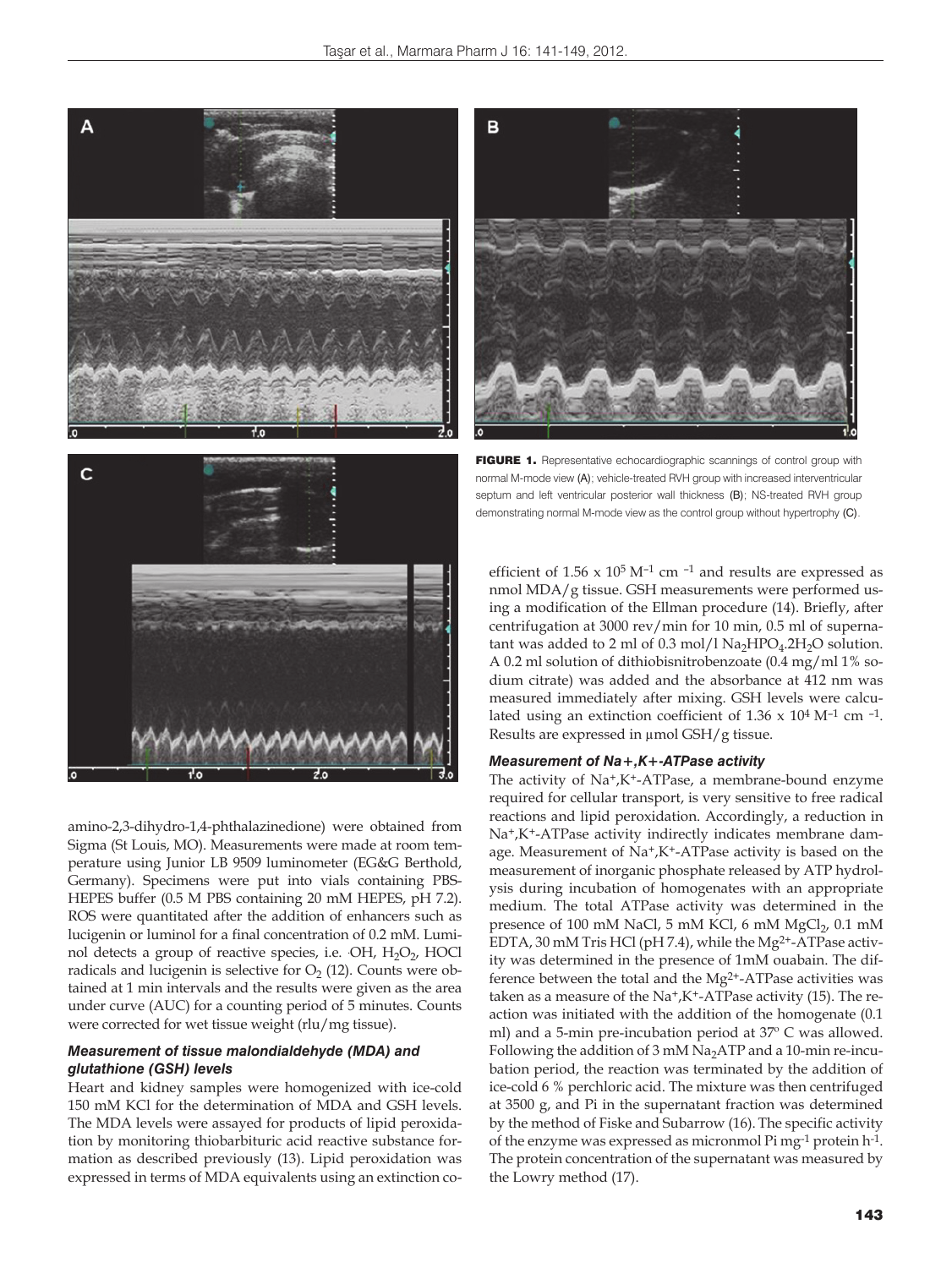TABLE 1. Systolic blood pressures (BP) recorded before the surgical procedure (t1) and at the 3rd (t2) and 9th (t3) weeks after the surgery in the sham-operated control, *Nigella sativa* (NS)-treated control, vehicle-treated renovascular hypertension (RVH) and NS-treated RVH (RVH+NS) groups. Each group consists of 8 animals.

| <b>BP</b><br>(mmHq) | Control                                                                                                       | <b>NS</b>     | <b>RVH</b>             | $RVH + NS$                  |
|---------------------|---------------------------------------------------------------------------------------------------------------|---------------|------------------------|-----------------------------|
|                     | $121 \pm 1.9$                                                                                                 | $118 \pm 1.9$ | $116 \pm 2.0$          | $117 \pm 1.9$               |
| ιo                  | $122 \pm 2.1$                                                                                                 | $119 \pm 2.0$ | $156 \pm 3.2$ ***. &&& | $145 \pm 2.4$ ***. &&&      |
|                     | $125 \pm 2.2$                                                                                                 | $121 \pm 2.1$ | $185 \pm 4.8$ *** &&&  | $151 \pm 3.6$ ***, &&&, +++ |
|                     | Determination and control of DEM 444 and ON4 and Colorador and Andrea DMI care 222 and ON4 are control and an |               |                        |                             |

rd as mean  $\pm$  SEM. \*\*\* p<0.001 vs t<sub>1</sub> value ; +++ p<0.001 vs RVH group; <sup>&&&</sup> p<0.001 vs control group

TABLE 2. Transthoracic echocardiographic measurements recorded at the 9th week in the sham-operated control, *Nigella sativa* (NS)-treated control, vehicletreated renovascular hypertension (RVH) and NS-treated RVH (RVH+NS) groups. Each group consists of 8 animals.

|            | Control         | <b>NS</b>      | <b>RVH</b>        | $RVH + NS$              |
|------------|-----------------|----------------|-------------------|-------------------------|
| $IVS$ (mm) | $2.10 \pm 0.06$ | $2.45 + 0.11$  | $3.03 + 0.12$ *** | $2.51 \pm 0.17 +$       |
| $PW$ (mm)  | $1.84 \pm 0.06$ | $1.86 + 0.07$  | $2.54 + 0.09$ *** | $2.18 + 0.13 +$         |
| <b>RWT</b> | $0.63 \pm 0.02$ | $0.65 + 0.03$  | $1.10 + 0.07$ *** | $0.81 + 0.09 +$         |
| LVDs (mm)  | $2.71 + 0.22$   | $2.76 + 0.21$  | $4.45 + 0.17$ *** | $3.43 + 0.25 +$         |
| LVDd (mm)  | $4.22 + 0.11$   | $4.07 + 0.11$  | $5.48 + 0.15$ *** | $4.77 \pm 0.18$ * . + + |
| EF(%)      | $79.7 + 2.7$    | $77.5 \pm 3.4$ | $59.8 + 3.1$ **   | $74.7 + 4.1 +$          |
| FS (%)     | $42.4 + 3.4$    | $41.3 \pm 2.7$ | $24.5 + 1.7$ ***  | $36.3 + 2.9 +$          |

IVS: interventricular septal thickness (IVS); PW: left ventricular posterior wall thickness; RWT: relative wall thickness; LVDs: left ventricular diameter in systole; LVDd: left ventricular diameter in<br>diastole; EF: eject



FIGURE 2. Plasma levels of (A) asymmetric dimethylarginine (ADMA), (B) nitric oxide (NO) metabolites, (C) creatinine kinase (CK) and d) lactate dehydrogenase (LDH) in the sham-operated control, *Nigella sativa* (NS)-treated control, vehicle-treated renovascular hypertension (RVH) and NS-treated RVH groups (RVH+NS). \*\*\* p<0.001; compared to control,  $+p<0.05$ ,  $++p<0.01$ ; compared to RVH group.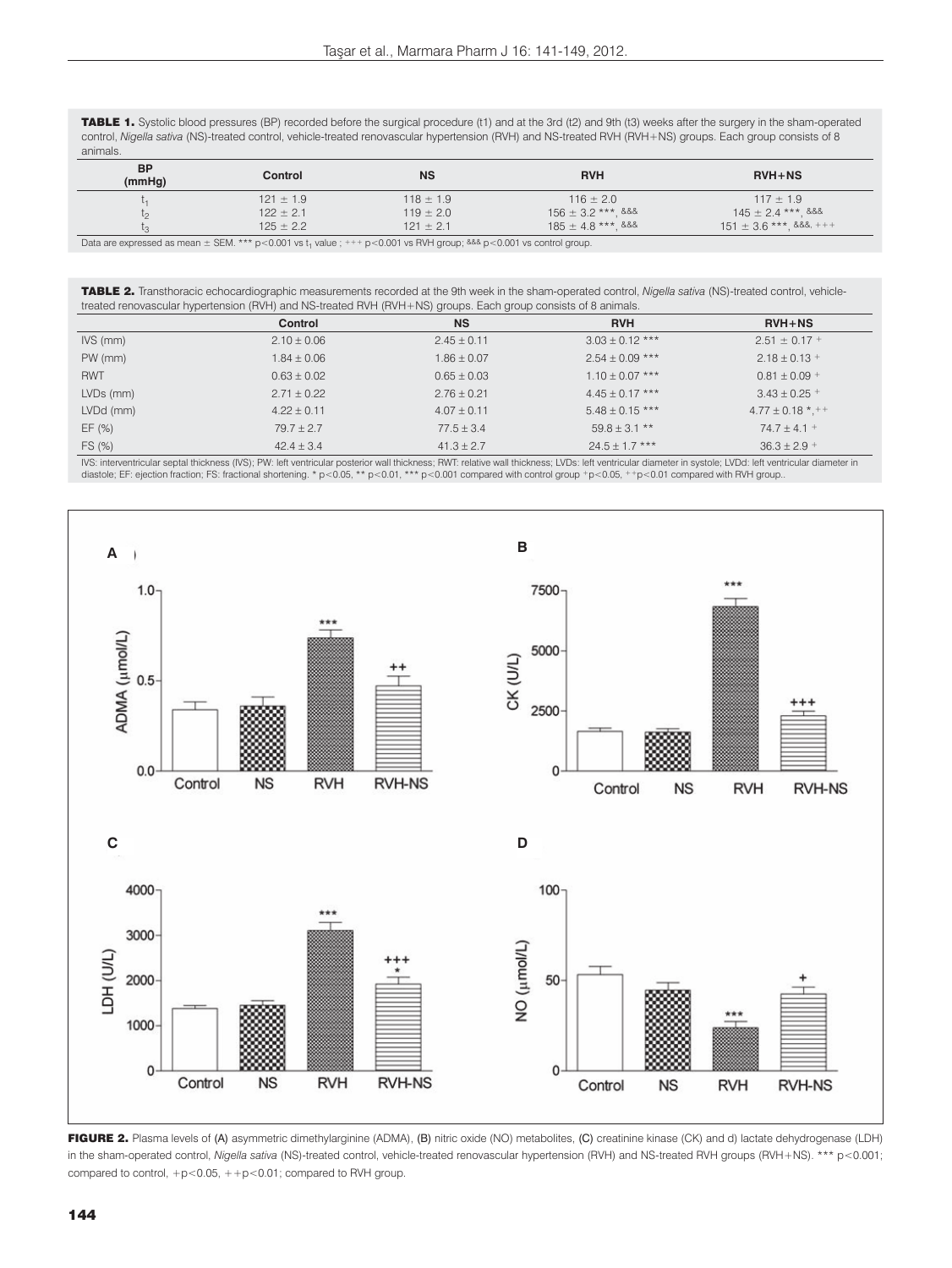#### *Statistics*

Statistical analysis was carried out using GraphPad Prism 3.0 (GraphPad Software, San Diego; CA; USA). Each group consisted of 8 animals. All data were expressed as means ± SEM. Groups of data were compared with an analysis of variance (ANOVA) followed by Tukey's multiple comparison tests. Values of p<0.05 were regarded as significant.

# RESULTS

## *Blood pressure and echocardiograpic measurements*

As shown in Table 1, in the vehicle-treated RVH group the mean systolic blood pressures were significantly elevated at the 3<sup>rd</sup> (156 ± 3.2 mmHg; p<0.001) and 9<sup>th</sup> (185 ± 4.8 mmHg; p<0.001) weeks with respect to the basal values. In the NStreated RVH group, at the 3rd week where treatment was not started yet, mean BP was still elevated (145  $\pm$  2.4 mmHg; p<0.001), while at the 9th weeks BP was significantly reduced  $(151 \pm 3.6 \text{ mmHg})$  with respect to vehicle-treated RVH group (p<0.001).

Table 2 summarizes the transthoracic echocardiographic measurements of the experimental groups recorded at the 9th week. As compared to the control values, in the vehicle-treated RVH group, interventricular septal thickness, LV posterior wall thickness, LV end-diastolic and end-systolic dimensions, as well as relative wall thickness, were increased  $(p<0.001)$ , while percent fractional shortening and ejection fraction were decreased (p<0.01-0.001; Figure 1). On the other hand, in the NS-treated RVH group echocardiographic measurements were significantly reversed and the values were found to be similar to those of the control group.

#### *Biochemical parameters in the plasma*

Plasma ADMA, CK and LDH levels were significantly elevated in the vehicle-treated RVH group (p<0.001), while NO metabolites were decreased (Figure 2). On the other hand, NStreatment decreased the plasma ADMA, CK and LDH levels, while NO metabolites were significantly increased (p<0.05-0.001).

#### *Biochemical parameters in the tissues*

Luminol and lucigenin CL levels indicating oxygen radical generation were increased in the cardiac and renal tissues of the vehicle-treated RVH group as compared to those of the corresponding tissues from the control group (p<0.001, Table 3). However, in the NS-treated RVH group, elevations in both of the CL levels were abolished (p<0.01-0.01). In accordance with these results, the levels of MDA, which is a major degradation product of lipid peroxidation, were significantly increased (p<0.001) in the heart and kidney tissues of the vehicle treated-RVH group, while GSH levels were decreased in both tissues (p<0.001) as compared to the control group (Figure 3 and 4). On the other hand, NS treatment given to the hypertensive rats caused marked decreases in the MDA levels of both tissues (p<0.01) and increases in the GSH levels. Furthermore, RVH-induced oxidative stress caused significant decreases in the Na+,K+-ATPase activities of the cardiac and renal tissues when compared to those of the control group (p<0.001), indicating impaired transport function and membrane damage in both tissues (Figure 3 c and 4 c). On the other hand, 2K1C-induced reductions in tissue Na+,K+-ATPase activities were prevented with NS treatment in the RVH group ( $p$ <0.05).



FIGURE 3. Malondialdehyde (MDA) levels (A), glutathione levels (B) and Na+-K+ ATPase activities (C) in the heart tissues of the sham-operated control, *Nigella sativa* (NS)-treated control, vehicle-treated renovascular hypertension (RVH) and NS-treated RVH groups (RVH+NS). \* p<0.05, \*\* p<0.01, \*\*\* p<0.001; compared to control,  $++p<0.01$ ,  $+++p<0.001$ ; compared to RVH group.

#### **DISCUSSION**

In the present study, elevated systolic blood pressure and cardiac dysfunction induced by clip placement were reduced significantly when the animals were treated with NS. The treatment with NS also prevented the severity of hypertension-induced oxidative stress: elevations in plasma ADMA, CK, and LDH levels with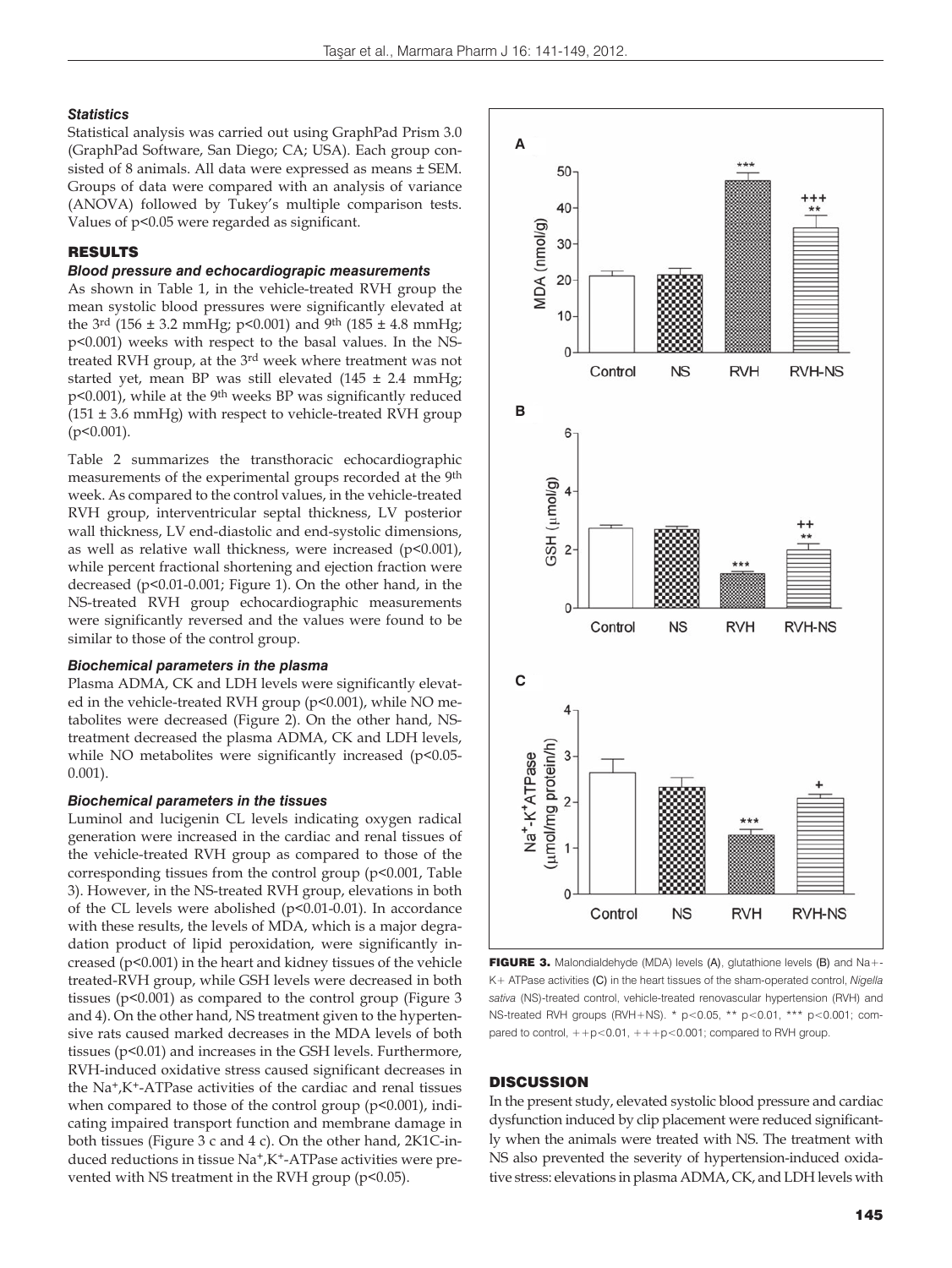

FIGURE 4. Malondialdehyde (MDA) levels (A), glutathione levels (B) and Na+,K+-ATPase activities (C) in the kidney tissues of the sham-operated control, *Nigella sativa* (NS)-treated control, vehicle-treated renovascular hypertension (RVH) and NS-treated RVH groups (RVH+NS).  $*$  p<0.05,  $*$  $*$  p<0.01,  $*$  $*$  $*$  p<0.001; compared to control,  $++p<0.01$ ,  $+++p<0.001$ ; compared to RVH group.

a concomitant reduction in NO levels, as well as MDA and CL levels along with reduced GSH and Na+,K+-ATPase activity in the cardiac and renal tissue were reversed by NS treatment.

It is well known that NO, which is synthesized from L-arginine by NO synthase, is one of the regulators of vascular tone. There is a growing body of clinical evidence to support the

pathway is important for the pathogenesis of cardiovascular diseases. It has been demonstrated that in several human diseases, there is an increase in serum levels of methylated l-arginines, such as ADMA, which is a competitive inhibitor of nitric oxide synthase and may decrease NO availability (18). ADMA is shown to be accumulated in various disease states, including renal failure, diabetes mellitus, hyperhomocysteinemia and pulmonary hypertension, and its concentration in plasma is strongly predictive of premature cardiovascular disease and death (19). In an attempt to associate the ADMA/NO availability with the effects of NS on RVH pathogenesis, we have studied plasma ADMA levels and found that in the rats with RVH its levels were significantly higher than normotensive controls indicating decreased bioavailability of NO. Indeed plasma NO levels were found to be reduced. Furthermore, in rats with RVH, plasma CK and LDH levels were also found to be increased, which suggest generalized tissue damage associated with enhanced ROS generation, verified by CL data. Although it is difficult to quantitate oxygen radicals because of their reactive nature and short lives, CL is a simple but a reproducible technique. The two CL probes, luminol and lucigenin, differ in selectivity. Luminol detects  $H_2O_2$ , OH−, hypochlorite, peroxynitrite, and lipid peroxyl radicals, whereas lucigenin is particularly sensitive to superoxide radical (12). In the present study, increased luminol ve lucigenin CL levels indicate RVH-induced ROS generation and support the decreased NO bioavailability, which may be due to accumulated ADMA levels. However, in the present study, the NS treatment with its well-known antioxidant effects has reduced the generation of ROS. More specifically, it also appears that reduction in superoxide radical with NS treatment may have increased the bioavailability of NO, which may be responsible for the normalization of blood pressure in the NS-treated rats.

hypothesis that NO/ asymmetrical dimethylarginine (ADMA)

Under pathological conditions, increased ROS bioactivity leads to endothelial dysfunction, increased contractility, vascular smooth muscle cell (VSMC) growth, monocyte invasion, lipid peroxidation, inflammation, and increased deposition of extracellular matrix proteins, important factors in hypertensive vascular damage (20). Increased vascular  $O_2$ <sup>-•</sup> production in Ang II-induced hypertension was shown to reduce the biological activity of endothelium-derived NO. In accordance with enhanced ROS generation, in the present 2K1C model, MDA levels in the kidneys and cardiac tissues were also increased significantly, implicating the presence of enhanced lipid peroxidation and indicating that oxidative stress generated in the kidneys contributes to the generation and maintenance of hypertension. Similarly, decreased activity of Na+,K+- ATPase, which is a membrane-bound enzyme that requires phospholipids for its activity, also indicates lipid peroxidation-induced injury in the studied tissues (21). The potential harmful effects of ROS are controlled by a cellular antioxidant defense mechanism, including enzymatic defense systems and non-enzymatic defense systems such as GSH (22). Experimental and clinical studies support the hypothesis that development of hypertension and hypertension-induced damage in target organs are associated with oxidative stress and inflammation (23, 24). On the other hand, blockade of the oxidative stress was shown to improve tissue blood perfusion and prevent inflammation in the affected organ (25). In the present study, NS treatment reduced the elevated levels of MDA and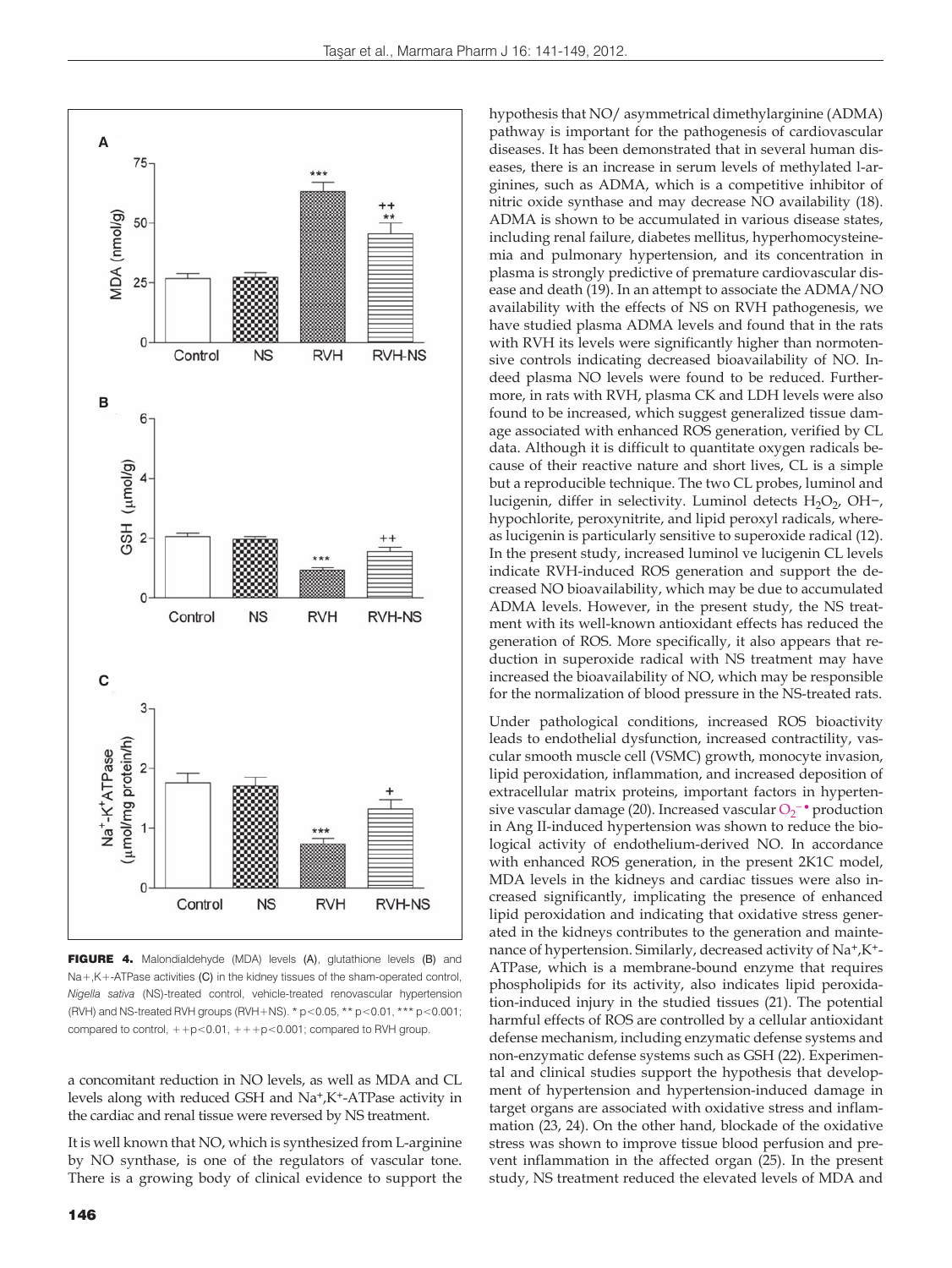|                   | Control          | <b>NS</b>        | <b>RVH</b>            | $RVH + NS$           |
|-------------------|------------------|------------------|-----------------------|----------------------|
| <b>Luminol CL</b> |                  |                  |                       |                      |
| Heart             | $11.03 \pm 0.81$ | $16.09 \pm 1.93$ | $43.20 \pm 6.40$ ***  | $21.47 \pm 2.51$ ++  |
| Kidney            | $11.40 \pm 1.33$ | $14.64 \pm 1.94$ | $11.74 \pm 12.13$ *** | $26.38 \pm 4.73$ +++ |
| Lucigenin CL      |                  |                  |                       |                      |
| Heart             | $10.82 \pm 0.58$ | $11.23 \pm 1.08$ | $48.59 \pm 4.98$ ***  | $22.09 \pm 3.75$ +++ |
| Kidney            | $10.22 \pm 1.28$ | $10.65 \pm 0.81$ | $50.97 \pm 8.40$ ***  | $20.08 \pm 2.30$ +++ |
|                   |                  |                  |                       |                      |

TABLE 3. Effects of *Nigella sativa* (NS) treatment on tissue luminol and lucigenin chemiluminescence (CL; rlu/mg) levels in the sham-operated control, NS-treated

 $*$  p<0.001, compared to control group.  $**$  p<0.01,  $***$  p<0.001, compared to RVH group

Na+,K+-ATPase activities in both the kidney and heart, showing the reduction in lipid peroxidation. Accordingly, GSH levels in both tissues and plasma NO levels were also increased by NS treatment verifying its powerful antioxidant effect, which had been shown in many situations associated with oxidative stress. In a study with streptozotocin-induced diabetic rats, NS treatment has significantly decreased pancreatic tissue MDA levels, while antioxidant superoxide levels were increased (26). Similarly, El-Abhar et al (27). have shown that increased gastric tissue MDA levels, induced by ischemia/ reperfusion of celiac artery, were reduced by both NS and TQ treatments. The compound TQ shares structural homology with coenzyme Q, which is an important antioxidant in the electron transport chain, and both NS as well as TQ have been shown to inhibit lipid peroxidation (28) and alleviate NO-induced hypertension in rats (29). Ismail et al (30). have demonstrated that TQ-rich fraction extracted from NS and its bioactive compound, TQ, effectively improved the plasma and liver antioxidant capacity and enhanced the expression of liver antioxidant genes in the hypercholesterolemic rats. We have recently shown in an experimental subarachnoid hemorrhage model that administration of NS decreased MDA levels in the brain tissue of rats, while depleted antioxidant GSH levels were restored (9). Thus, in accordance with the aforementioned findings, the current study also demonstrates that NS displays significant beneficial actions against oxidative cellular toxicity in the 2K1C-hypertension model.

Hypertension has been considered as the main cause of left ventricular hypertrophy (LVH) for a long time. The presence of LVH in hypertension is associated with an increased risk of mortality and morbidity several times above and beyond the risk of hypertension alone. The pathogenesis of LVH is multifactorial. Although directly related to systolic blood pressure, other factors including age, sex, race, stimulation of the renin-angiotensin-aldosterone and sympathetic nervous systems, body mass index and endothelial dysfunction play an important role in the pathogenesis of LVH (18). It has been suggested that local up-regulation of Ang-II production and activity play a key role in the induction of left LVH (31). In agreement with these studies, our echocardiographic measurements obtained at the end of the 9th week from 2K1C-hypertensive rats showed the presence of left ventricular dysfunction, while the observed oxidative changes suggested that they may be responsible for the resultant LV dysfunction. On the other hand, NS treatment through its antioxidant properties decreased the ADMA and increased NO levels in plasma hence decreased blood pressure, depressed hypercontractility and improved cardiac functions, further implying the role of oxidative mechanisms on the development and maintenance of LV dysfunction.

As supported with the present data, experimental evidence supports the hypothesis that hypertension-enhanced oxidative stress may be related to the activation of the renin-angiotensin system (2). In patients with hypertension and renovascular disease, the pro-oxidant effects of Ang-II may amplify long-standing hypertension. It is well known that hypertension is a lifestyle-related disease and dietary modifications are effective for its management and prevention. Based on experimental evidence where oxidative stress may take a place in multiorgan damage, there has been great interest in developing strategies that target ROS. Thus, among several therapeutic approaches that have been considered to increase antioxidant bioavailability or to reduce ROS generation in hypertension, in the present study, we investigated the possible protective impact of *Nigella sativa*, an annual flowering plant, against hypertension-induced cardiac and renal damage. In conclusion, present results further verify that involvement of oxidative stress is critical in the development and maintenance of renovascular hypertension, and suggest a therapeutic role for *Nigella sativa* in preserving the target organs against hypertension-induced oxidative damage and in improving cardiovascular function.

Declaration of interest: The study was supported by Marmara University Scientific Research Projects Commission (SAG-C-YLP-270109-0014). The authors report no conflicts of interest. The authors alone are responsible for the content and writing of the paper.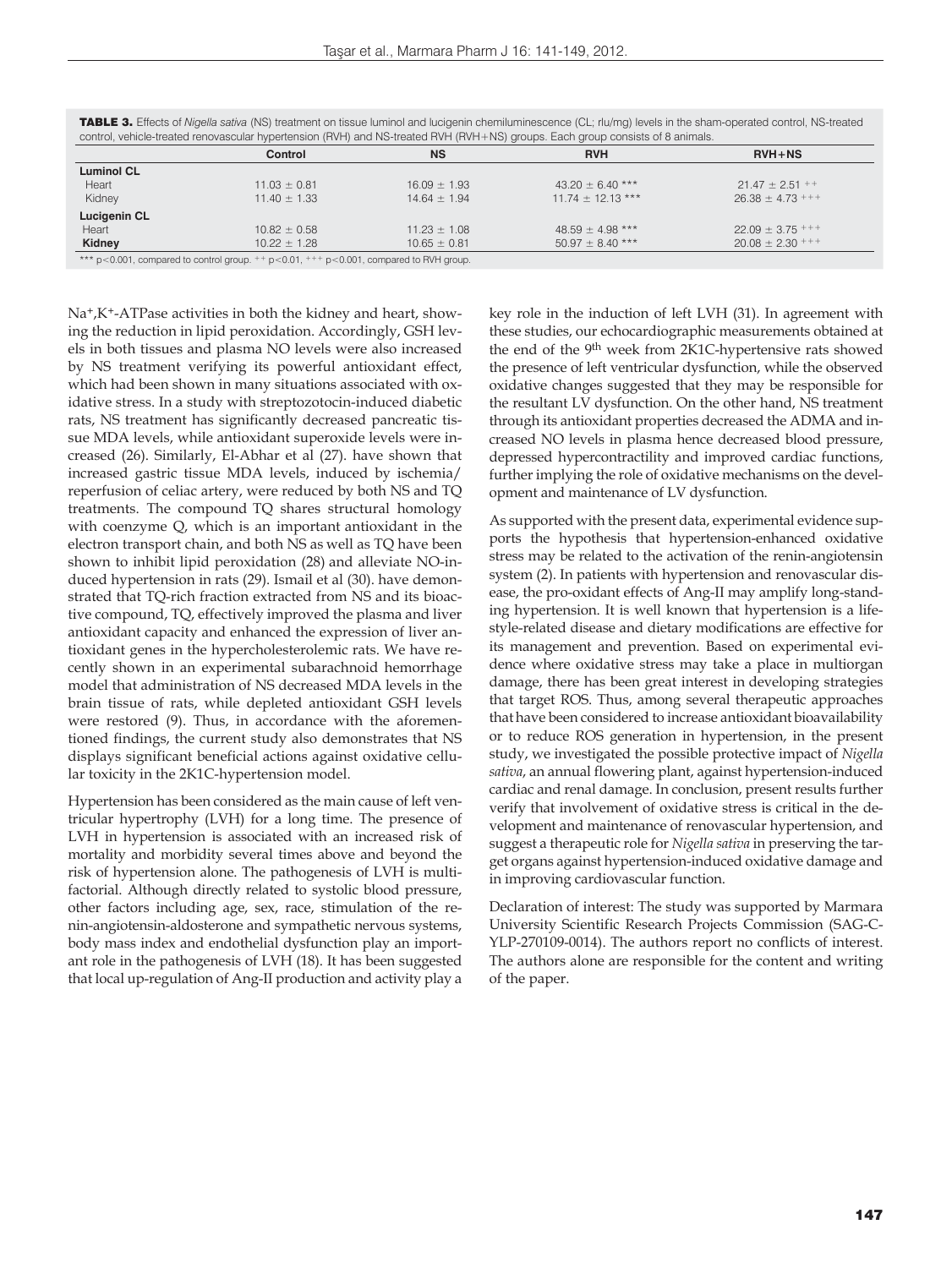# *Nigella sativa***'nın sıçanlarda hipertansiyon ile oluşan oksidan hasara ve kardiyak disfonksiyona karşı koruyucu etkileri**

**ÖZET: Bu çalışmada** *Nigella sativa***'nın sıçanlarda renovasküler hipertansiyonun (RVH) neden olduğu kalp ve böbrek dokularındaki oksidan hasara karşı koruyucu etkileri incelendi. RVH Wistar albino sıçanların sol böbrek arterine yerleştirilen klip ile oluşturulurken (iki böbrek tek klip modeli; 2B1K, n=8) taklit grubu sıçanlarda (n=8) klip yerleştirmeksizin cerrahi uygulandı. Cerrahi işlemin 3.haftasından başlayarak 6 hafta süresince sıçanlara** *Nigella sativa* **(0.2 mg/kg/gün, intraperitoneal) veya taşıyıcı uygulamaları yapıldı. Çalışmanın başlangıcında, 3.haftada ve 9.haftada kan basıncı (KB) ölçümleri alınırken dekapitasyondan önce tüm hayvanların transtorasik ekokardiografik görüntüleri kaydedildi. Plazma örneklerinde asimetrik dimetilarginin (ADMA), nitrik oksid (NO), kreatin kinaz (KK) ve laktatdehidrogenaz (LDH) düzeyleri ölçüldü. Kalp ve böbrek dokularında reaktif oksidan oluşumu kemilüminesans yöntemi ile ölçüldü.Ayrıca oksidan hasar dokuların belirlenmesiiçin malondialdehit (MDA), glutatyon (GSH) düzeyleri ve Na+,K+- ATPaz aktiviteleri ölçümleri yapıldı. İki böbrek tek klip uygulaması, KB'de artışa ve sol ventrikül fonksiyonlarında bozulmaya neden olurken plazma ADMA, KK ve LDH anlamlı olarak artmış bulundu (p<0.05-0.001). Ayrıca hipertansiyon plazma NO düzeylerini ve doku GSH düzeyleri ile Na+,K+-ATPaz aktivitesini düşürürken MDA düzeyleri artmış bulundu (p<0.05-0.001). Diğer taraftan** *Nigella sativa* **uygulaması KB'yı anlamlı derecede düşürdü, oksidan hasarı azalttı ve sol ventrikül fonksiyonlarını düzeltti.** *Nigella sativa* **antioksidan ve antihipertansif etkileri ile hipertansiyonun neden olduğu renal ve kardiyak doku hasarına karşı koruyucu olmuştur. Bu bulgular** *Nigella sativa***nın RVH'da terapötik potansiyeli olabileceğini düşündürmektedir.** 

**ANAHTAR SÖZCÜKLER: Antioksidan aktivite; hipertansiyon; oksidan hasar,** *Nigella sativa*

# **REFERENCES**

- 1. Textor SC, Lerman L. Renovascular hypertension and ischemic nephropathy.Am J Hypertens 2010; 23:1159-69.
- 2. Laursen JB, Rajagopalan S, Galis Z, Tarpey M, Freeman BA, Harrison DG.. Role of superoxide in angiotensin-IIinduced but not catecholamine-induced hypertension. Circulation 1997; 95:588–93.
- 3. Griendling KK, Minieri CA, Ollerenshaw JD, Alexander RW. Angiotensin II stimulates NADH and NADPH oxidase activity in cultured vascular smooth muscle cells. Circ Res 1994; 74:1141-8.
- 4. Minuz P, Patrignani P, Gaino S, Degan M, Menapace L, Tommasoli R, Seta F, Capone ML, Tacconelli S, Palatresi S, Bencini C, Del Vecchio C, Mansueto G, Arosio E, Santonastaso CL, Lechi A, Morganti A, Patrono C. Increased oxidative stress and platelet activation in patients with hypertension and renovascular disease. Circulation 2002; 106:2800-5.
- 5. Chong AY, Blann AD, Lip GY. Assessment of endothelial damage and dysfunction: observations in relation to heart failure. QJM 2003; 96:253-67.
- 6. Chade AR, Rodriguez-Porcel M, Herrmann J, Zhu X, Grande JP, Napoli C, Lerman A, Lerman LO. Antioxidant intervention blunts renal injury in experimental renovascular disease. J Am Soc Nephrol 2004; 15: 958-66.
- 7. Ali BH, Blunden G. Pharmacological and toxicological properties of *Nigella sativa*. Phytother Res 2003; 17:299-305.
- 8. Badary OA, Taha RA, Gamal el-Din AM, Abdel-Wahab MH. Thymoquinone is a potent superoxide anion scavenger. Drug Chem Toxicol 2003; 26:87-98.
- 9. Erşahin M, Toklu HZ, Akakin D, Yuksel M, Yeğen BC, Sener G. The effects of *Nigella sativa* against oxidative injury in a rat model of subarachnoid hemorrhage. Acta Neurochir (Wien) 2011; 153: 333-41.
- 10. Helle F Vågnes ØB, Iversen BM. Angiotensin II-induced calcium signaling in the afferent arteriole from rats with two-kidney, one-clip hypertension. Am J Physiol Renal Physiol 2006; 291: F140-7.
- 11. Schiller NB Shah PM, Crawford M, DeMaria A, Devereux R, Feigenbaum H, Gutgesell H, Reichek N, Sahn D, Schnittger I, et al. Recommendations for quantitation of the left ventricle by two-dimensional echocardiography. American Society of Echocardiography Committee on Standards, Subcommittee on Quantitation of Two-Dimensional Echocardiograms. J Am Soc Echocardiogr 1989; 2: 358-67.
- 12. Haklar G, Ulukaya-Durakbaşa C, Yüksel M, Daglı T, Yalcin AS. Oxygen radicals and nitric oxide in rat mesenteric ischemia-reperfusion: modulation by L-arginine and N-nitro-L-arginine methyl ester. Clin Exp Pharmacol Physiol 1998; 25:908-12.
- 13. Beuge JA, Aust SD. Microsomal lipid peroxidation. Meth Enzymol 1978; 52: 302-11.
- 14. Beutler E. Glutathione in red blood cell metabolism. A Manuel of Biochemical Methods. New York, Grune & Stratton, 1975, pp.112-4.
- 15. Reading HW, Isbir T. The role of cation-activated ATPases in transmitter release from the rat iris. Q J Exp Physiol Cogn Med Sci 1980; 65:105-16.
- 16. Fiske CH, Subbarow Y. The colorimetric determination of phosphorus. J Biol Chem 1925; 66:375-400.
- 17. Lowry OH RN, Farr AL, Randall RJ. Protein Measurements with the folin phenol reagent. J Biol Chem 1951; 193:265-75.
- 18. Bai Y, Hui R. Dimethylarginine dimethylaminohydrolase (DDAH)--a critical regulator of hypertensive left ventricular hypertrophy? Med Hypotheses 2008; 70:962-6.